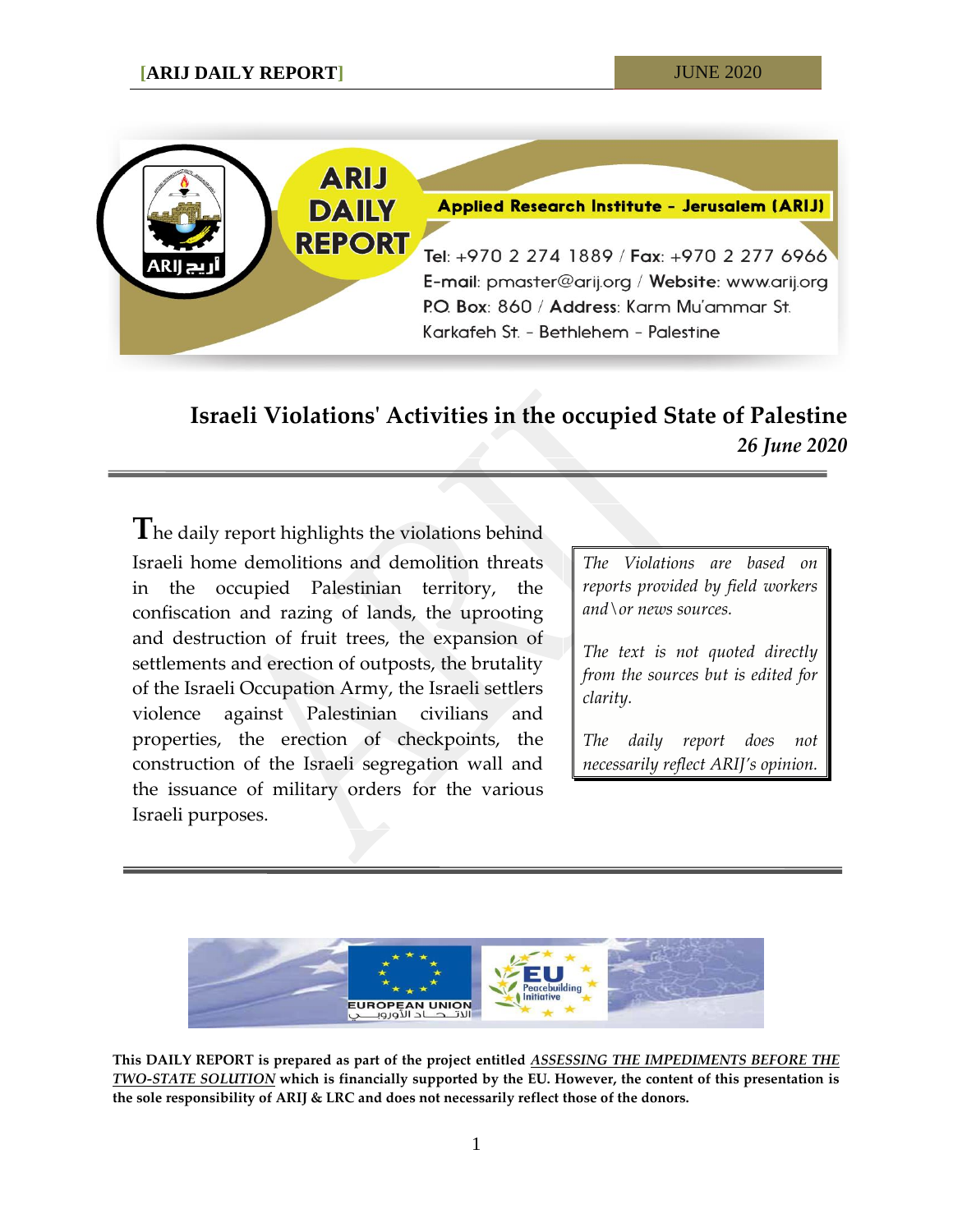## **Violations of the Israeli occupation Army**

- Nine Palestinian civilians were shot and injured and dozens suffered from the toxic effects of tear-gas inhalation, when Israeli occupation Army (IOA) fired rubber-coated steel rounds and tear-gas canisters at protestors in Kufur Qaddoum village, in the northern occupied West Bank. A large military force of more than 40 israeli occupation Army (IOA), attacked the Palestinian demonstrators at the weekly march opposing Israeli settlements, the Apartheid Wall, as well as Israel's plan to expropriate more Palestinian land. The IOA stormed the town and invaded Palestinian civilian homes, no arrests were reported. (IMEMC 26 June 2020)
- The Israeli occupation Army (IOA) invaded Burqa village, north of Nablus city, and broke into several homes. The IOA invaded and vandalized the home of Mohammad Saif, and detained him. Israeli troops also invaded Burin village, south of Nablus, and broke into the home of ex-prisoner, Ghassan Alnajjar, before detaining him, and took him to an unknown destination. Furthermore, the IOA invaded Jama'in village, south of Nablus city, and began taking photographs of a number of Palestinian homes. (IMEMC 26 June 2020)
- In the southern West Bank city of Hebron, Israeli occupation Army (IOAstationed at a mobile roadblock, intercepted Palestinian resident, Ahmad Abu Aisha, before they detained him and took him to an unknown destination. Abu Aisha was driving his own vehicle, before the IOA stopped him near the illegal Israeli Etzion settlement. (IMEMC 26 June 2020)
- A large Israeli force invaded the Sahla neighborhood, broke into and vandalized several homes, including the home of Rafeeq al-Qudsi. The IOA took photographs of al-Qudsi's home, before they withdrew from the neighborhood. (IMEMC 26 June 2020)
- The Israeli Occupation Amy (IOA) detained liberated prisoner Ghassan Najjar after breaking into and searching his home in the Nablus village of Burin. They also detained another youth, Ali Seif, from Burqa village. (PALINFO 26 June 2020)
- In Jerusalem, Israeli Occupation Amy (IOA) clashed with young men in Aissawiye village who were marking the martyrdom anniversary of a